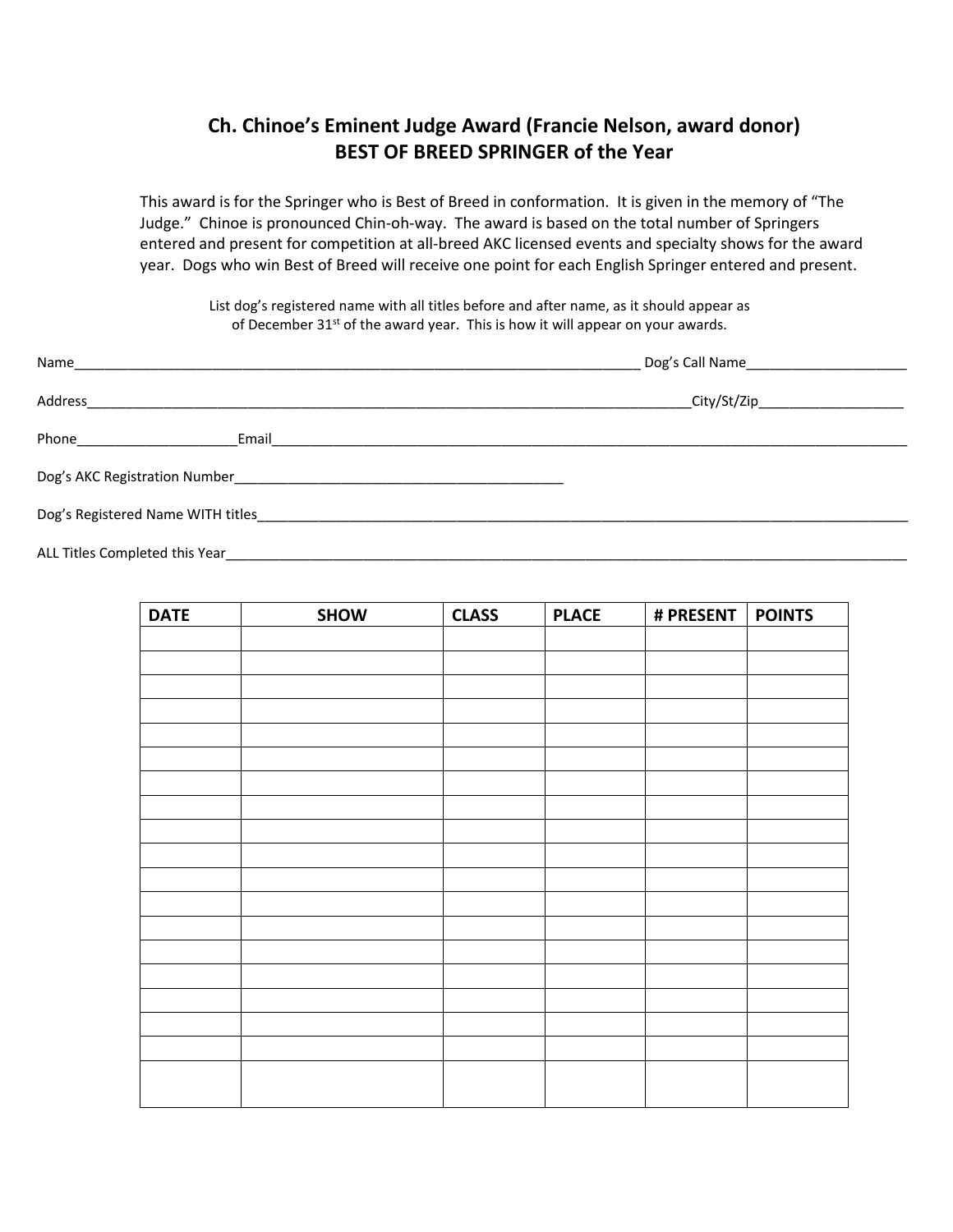## **BEST OF BREED Springer of the Year (Continued)**

| <b>DATE</b> | SHOW | <b>CLASS</b> | <b>PLACE</b> | # PRESENT | <b>POINTS</b> |
|-------------|------|--------------|--------------|-----------|---------------|
|             |      |              |              |           |               |
|             |      |              |              |           |               |
|             |      |              |              |           |               |
|             |      |              |              |           |               |
|             |      |              |              |           |               |
|             |      |              |              |           |               |
|             |      |              |              |           |               |
|             |      |              |              |           |               |
|             |      |              |              |           |               |
|             |      |              |              |           |               |
|             |      |              |              |           |               |
|             |      |              |              |           |               |
|             |      |              |              |           |               |
|             |      |              |              |           |               |
|             |      |              |              |           |               |
|             |      |              |              |           |               |
|             |      |              |              |           |               |
|             |      |              |              |           |               |
|             |      |              |              |           |               |
|             |      |              |              |           |               |
|             |      |              |              |           |               |
|             |      |              |              |           |               |
|             |      |              |              |           |               |
|             |      |              |              |           |               |
|             |      |              |              |           |               |
|             |      |              |              |           |               |
|             |      |              |              |           |               |
|             |      |              |              |           |               |
|             |      |              |              |           |               |
|             |      |              |              |           |               |
|             |      |              |              |           |               |
|             |      |              |              |           |               |
|             |      |              |              |           |               |
|             |      |              |              |           |               |
|             |      |              |              |           |               |
|             |      |              |              |           |               |
|             |      |              |              |           |               |